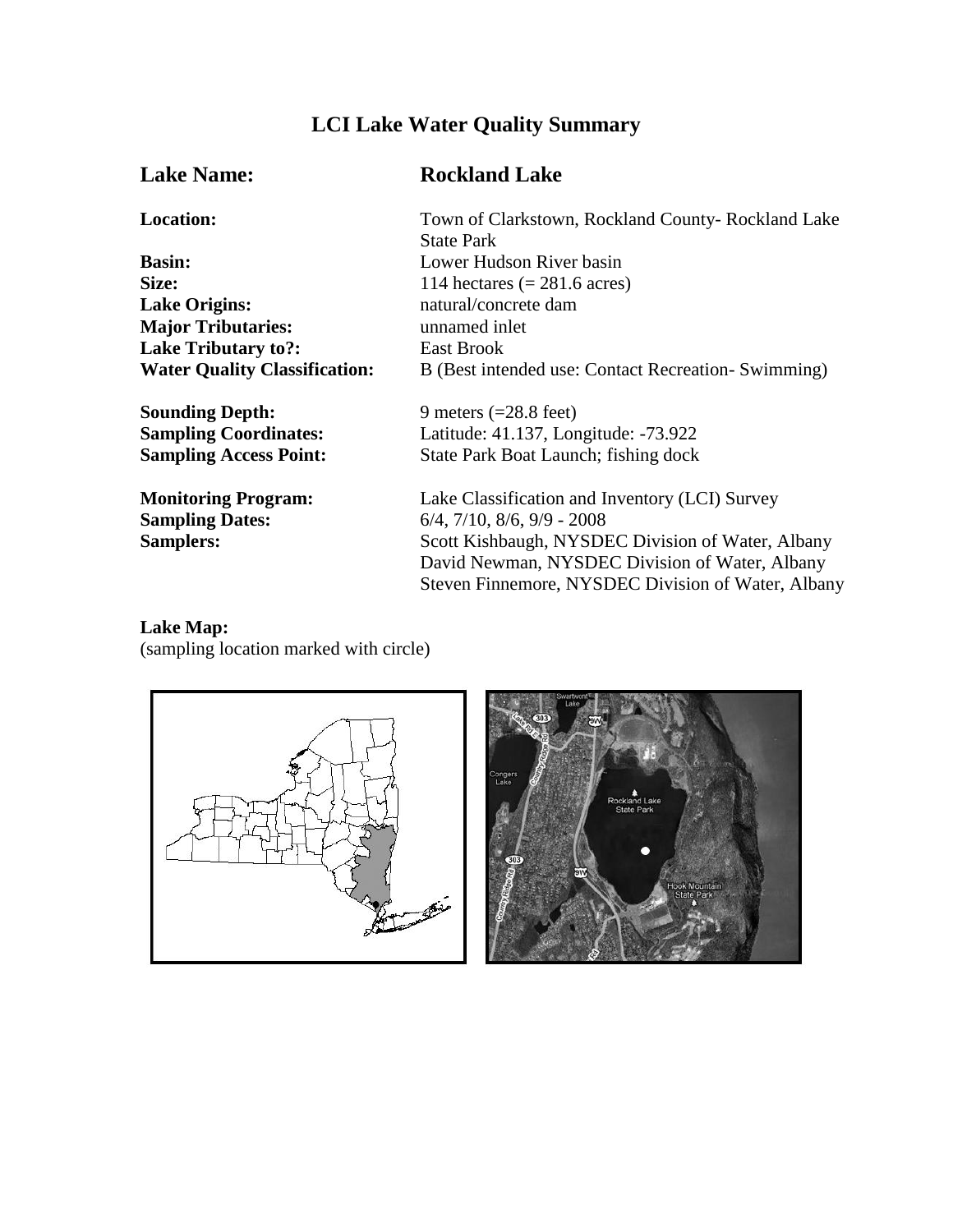# *Background and Lake Assessment:*

Rockland Lake is the centerpiece of Rockland Lake State Park. The lake primarily provides passive recreation—some non-power boating and shoreline fishing occurs, and the park also services picnicking, walkers, runners and other fitness enthusiasts. The limited boating use comes from a cartop state launch supporting rowboat rentals, and a fishing dock. The lake resides in a heavily populated region in eastern Rockland County, with extensive commercial and residential use of the lake watershed, although the area immediately surrounding the lake is largely forested. It supports a warmwater fisheries dominated by perch and bluegill, although tiger muskies are stocked.

Rockland Lake was sampled through the NYSDEC Division of Water's intensive (summer monthly) Lake Classification and Inventory Survey (LCI) program in 2008 at the request of the state Office of Parks, Recreation and Historic Preservation. This request was prompted by perceived water quality and nuisance weed problems. The lake was sampled as part of the LCI during two sampling sessions in 1983—the results from this sampling are discussed below.

Rockland Lake can be characterized as a *eutrophic,* or highly productive lake. Water clarity readings (TSI = 59, typical of *eutrophic* lakes) are similar to those expected given the phosphorus (TSI = 56, typical of *eutrophic* lakes) readings, but the chlorophyll *a* readings (TSI = 52, typical of *eutrophic* lakes) in the lake were slightly lower than expected given the water clarity and total phosphorus readings in the lake. These data indicate that algal blooms were not consistently occurring during the 2008 sampling season, but that baseline nutrient levels support persistent blooms. It is likely that algae levels are higher than measured through this sampling, although some of these nutrients may be taken up by the aquatic macrophyte *Ceratophyllum demersum* (coontail), a weakly rooted plant that takes more nutrients from the water than the sediment (unlike most rooted plants).

Algal greenness was probably visible to the casual observer, and was apparent to the samplers. Rooted aquatic plants were visible growing on and in the water, although submergent plants were shaded by floating leaf plants and not apparent in much of the lake, due to the poor water clarity. The composition of the plant community is typical of those in other lakes in the region, comprised of floating leaf plants (yellow water lily) and submergent plants (coontail and common waterweed). No exotic plants were observed.

Rockland Lake exhibits thermal stratification, in which depth zones (warm water on top, cold water on the bottom during the summer) are established, as in most NYS lakes greater than 6 meters deep. The thermocline in Rockland Lake becomes established at a depth of about 4 meters by mid summer. Temperature and dissolved oxygen profiles indicated weak stratification in early summer, but much stronger stratification was apparent by early July. The entire hypolimnion (bottom waters) is hypoxic (poorly oxygenated) throughout the summer, and anoxic (devoid of oxygen) at all depths below 4 meters by early July. pH readings indicate alkaline water, and decrease with depth. Conductivity readings indicate hard water (high ionic strength). The former is typical of lakes exhibiting high algae levels, and the latter is typical of Lower Hudson River basin lakes. The oxygen reduction potential (ORP) readings drop down below zero at the thermocline, indicating persistent oxygen deficits. This leads to significant differences in deepwater chemistry, as described below.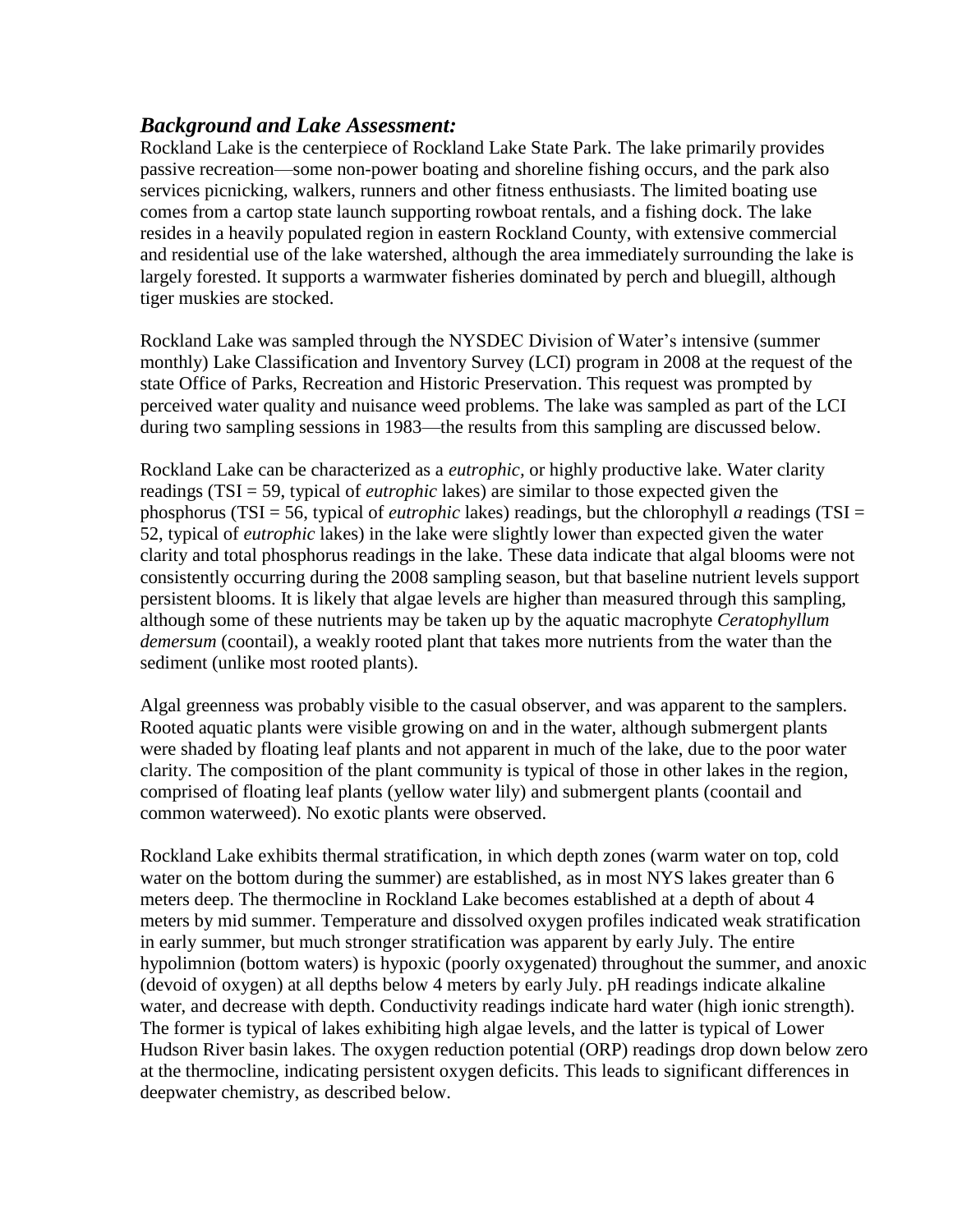Rockland Lake appears to be typical of hardwater, weakly colored, highly alkaline lakes. Other lakes with similar water quality characteristics often support warmwater fisheries, although fisheries habitat cannot be fully evaluated through this monitoring program. Coldwater fisheries are unlikely to be supported, given the lack of cold water and high oxygen refugia necessary to protect any salmonids or aquatic life susceptible to high summer temperatures, as well as elevated deepwater ammonia readings. It is not known if these coldwater fish have historically been supported in the lake.

Nitrate readings are low in surface and bottom waters. Phosphorus, ammonia, iron and manganese readings are highly elevated in the bottom waters, typical of other persistently anoxic lakes. Chloride and other ions are highly elevated, indicating significant impacts from road salting and/or other signs of stormwater runoff through developed areas. It is not known if this results in any ecological impacts.

Aquatic life cannot be fully evaluated through the LCI. pH readings are slightly elevated, as expected given the high algae (chlorophyll a) readings in the lake, and deepwater oxygen and ammonia levels are not supportive of aquatic life, although it is not known if aquatic life would otherwise be found in the deeper waters. No ecological impacts from elevated pH or algae levels were observed.

### *Evaluation of Lake Condition Impacts to Lake Uses*

*Potable Water (Drinking Water)*- Rockland Lake is not classified for use as a potable water supply. Although the LCI data are not sufficient to evaluate potable water use, these data suggest that the lake water would require substantial treatment to serve as a potable water supply, due to the high algae levels in the lake. Deepwater intake quality would be severely compromised by elevated ammonia, iron and manganese levels.

*Contact Recreation (Swimming)-* Rockland Lake is classified for contact recreation swimming and bathing—although it is not believed that these uses are presently supported. Bacteria data are needed to evaluate the safety of Rockland Lake for swimming—these are not collected through the LCI. The data collected through the LCI indicate that swimming may be *impaired* by excessive algae and poor water clarity, due to elevated nutrient levels. Water clarity readings are regularly below the state DOH guidance  $(= 1.2 \text{ meters})$  to protect the safety of swimmers. Any future use of the lake for contact recreation would probably require management of nutrient sources and reduction of algae levels to provide safe and aesthetically acceptable swimming conditions.

*Non-Contact Recreation (Boating and Fishing)*- Power boating is not presently supported on Rockland Lake due to the lack of access for power boats (or desire to utilize the lake for this purpose). Non-power boating should continue to be supported. Angling may be affected by shoreline surface rooted plant growth (mostly lilies), although this cannot be evaluated through the program.

*Aquatic Life*- pH readings exceeded the state water quality standards in the surface waters in early to mid summer, and if representative of the lake, may *stress* aquatic life. It is not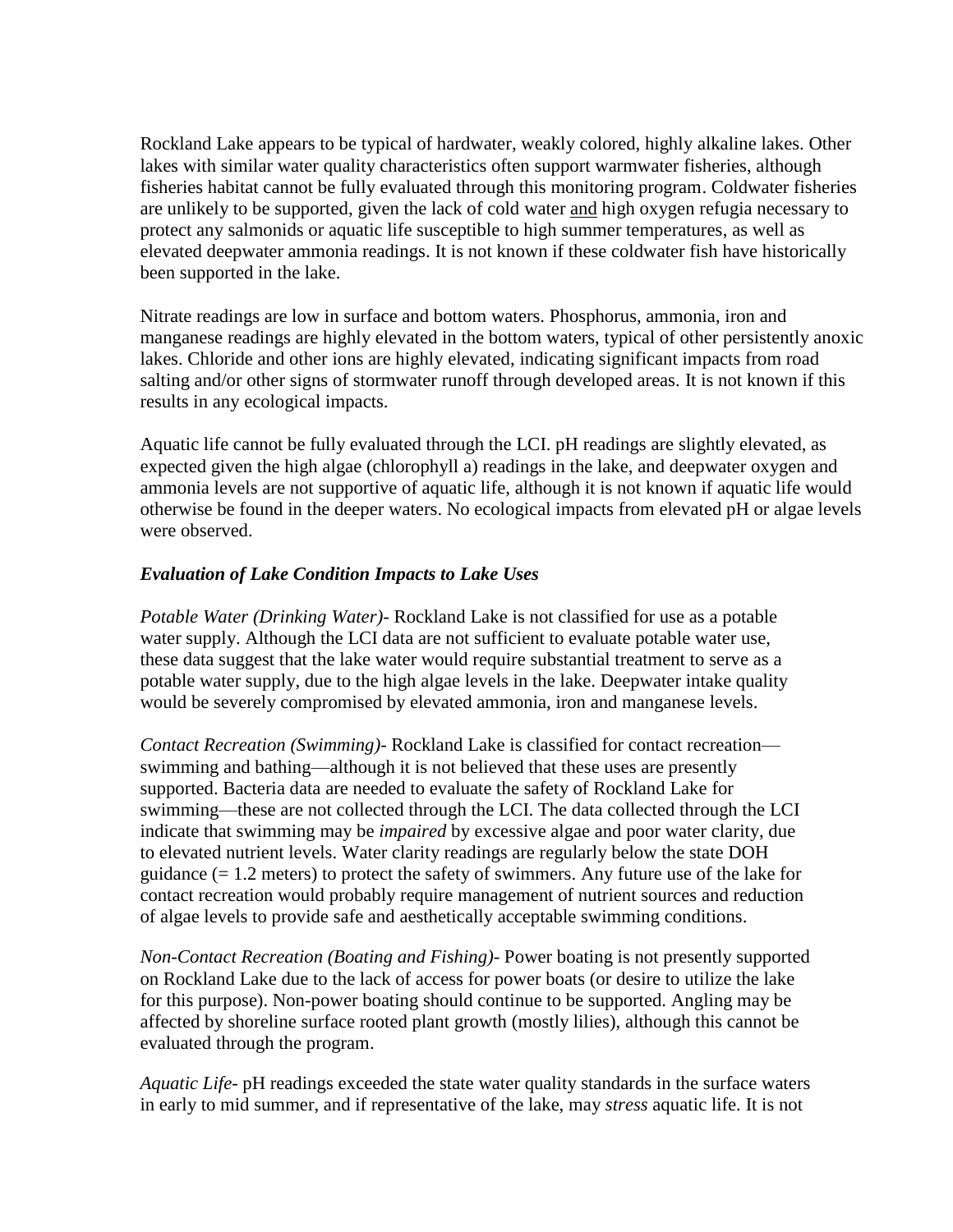clear if these pH readings are accurate. High nutrient algae levels observed in the lake during the summer, and may affect some aquatic organisms (floating and benthic). Additional biological studies would need to be conducted to evaluate aquatic life impacts from elevated pH and potentially elevated nutrient levels. Deepwater oxygen and ammonia readings will also *stress* aquatic life.

*Aesthetics*- These data indicate that aesthetics may be *threatened* by excessive algae, reduced water clarity, and shoreline weeds, although it is unlikely that these conditions affect the existing uses of the lake and surrounding park.

#### *Additional Comments*

- 1. The 2008 LCI and 1983 LCI data show similar water quality conditions, indicating that these data represent normal conditions in Rockland Lake.
- 2. Any master planning for the Rockland Lake State Park should evaluate whether existing or managed water quality conditions can support contact recreation or more active use of the lake. Any plans for using the lake for contact recreation should include bacteria monitoring to determine the relative safety of the lake for these uses. For logistic reasons, this sampling is not conducted through the LCI, but regular bacteria monitoring could be conducted by Park staff at a local certified laboratory.
- 3. Algae identification would determine if the lake may suffer from harmful algal blooms (HABs) and/or the production of algal toxins. This may be conducted through future generations of the LCI or on-going monitoring conducted by NYSOPRHP.
- 4. Periodic surveillance for invasive exotic plant species may help to prevent the establishment and spread of any new invaders, given the escalating problems with exotic aquatic weeds in many nearby lakes.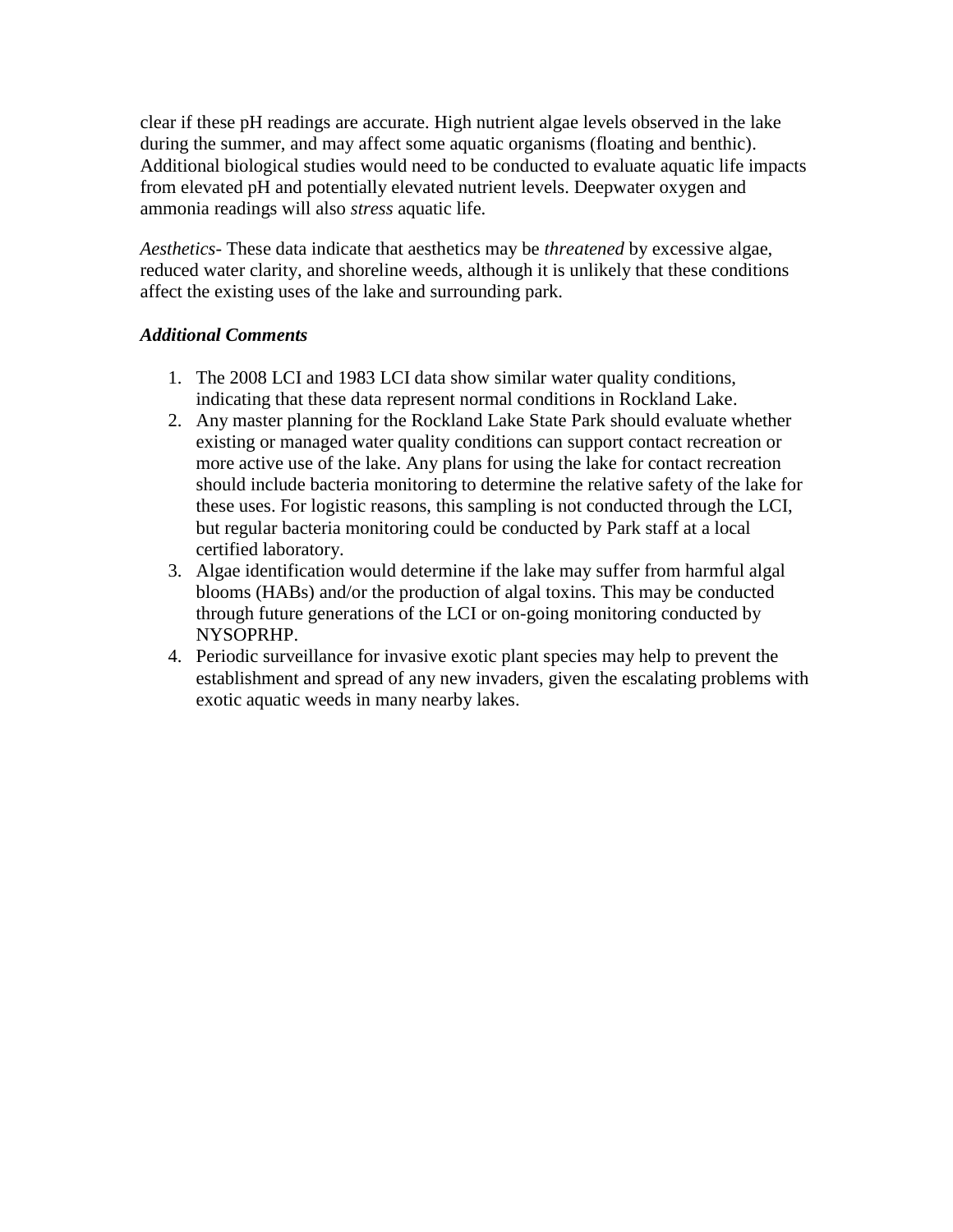**Aquatic Plant IDs**: **Rockland Lake**

Exotic Plants: *Myriophyllum spicatum* (Eurasian watermilfoil) Native Plants: *Ceratophyllum demersum* (coontail) *Elodea canadensis* (common waterweed) *Nuphar* sp. (yellow water lily)



#### **Time Series: Depth Profiles- Rockland Lake**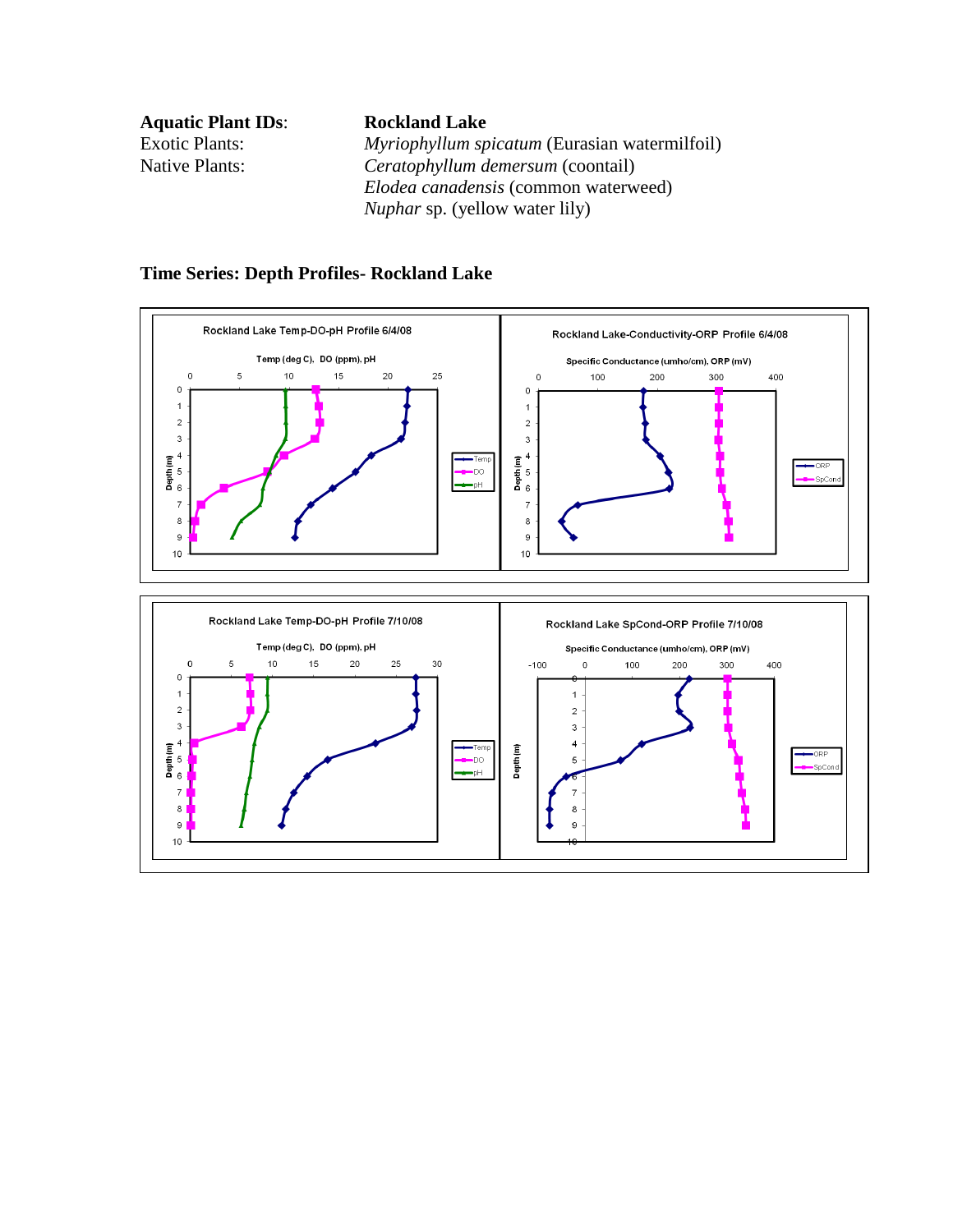

**Time Series: Trophic Indicators**

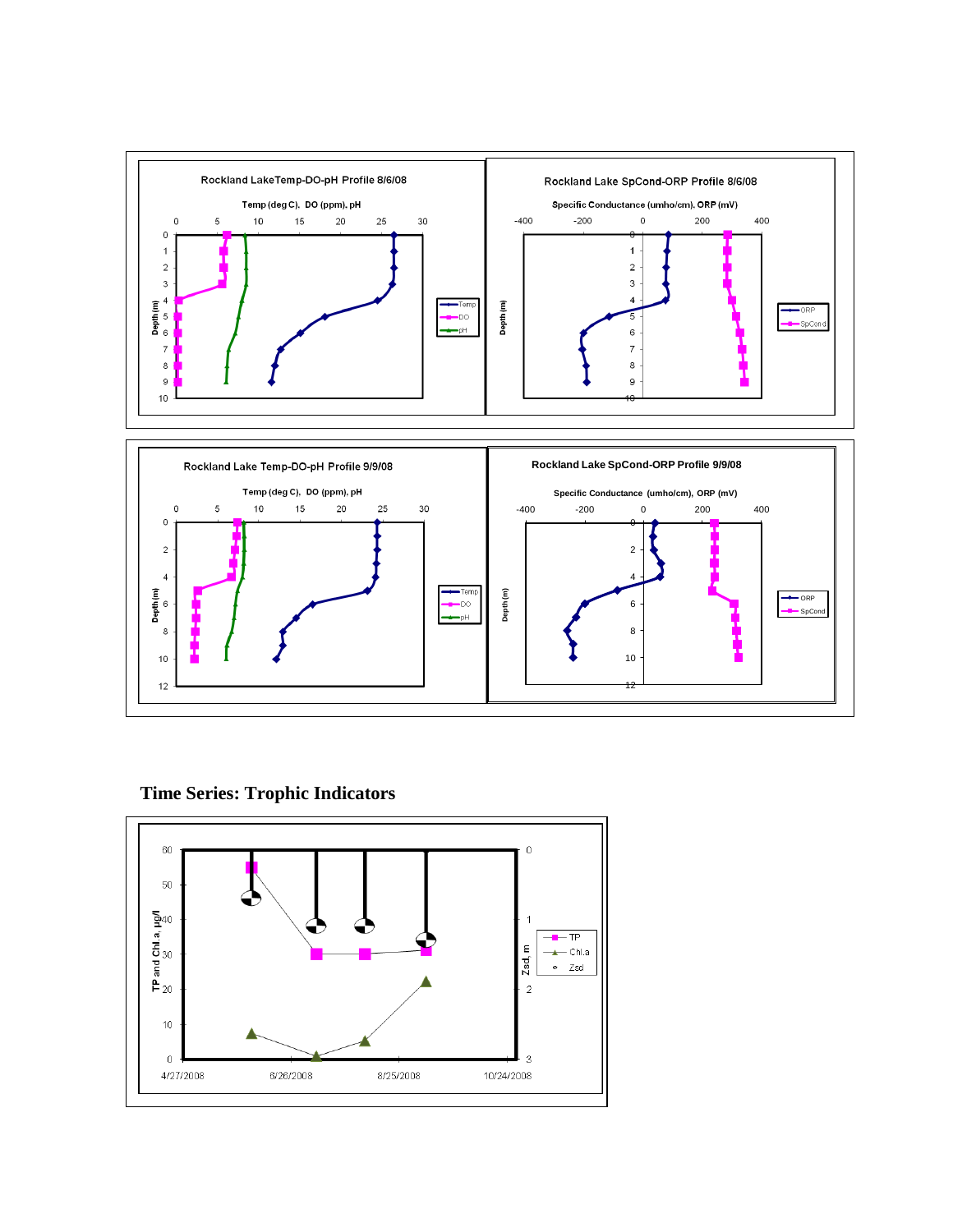# **WQ Sampling Results: Rockland Lake**

|                       | <b>UNITS</b> | N              | <b>MIN</b> | <b>AVG</b> | <b>MAX</b>         | <b>SCIENTIFIC</b>           | <b>REGULATORY COMMENTS</b>                  |
|-----------------------|--------------|----------------|------------|------------|--------------------|-----------------------------|---------------------------------------------|
|                       |              |                |            |            |                    | <b>CLASSIFICATION</b>       |                                             |
| <b>SECCHI</b>         | meters       | $\overline{4}$ | 0.7        | 1.1        | 1.3                | Eutrophic                   | 75% readings violate DOH guidelines         |
| <b>TSI-</b>           |              |                |            |            |                    |                             |                                             |
| Secchi                |              |                | 65         | 59         | 56                 | Eutrophic                   | No pertinent water quality standards        |
| <b>TP</b>             | mg/l         | $\overline{4}$ | 0.030      | 0.037      | 0.055              | Eutrophic                   | 100% Samples Exceed Guidance Value          |
| TSI-TP                |              |                | 53         | 56         | 62                 | Eutrophic                   |                                             |
|                       |              |                |            |            |                    | Little available            |                                             |
| <b>TSP</b>            | mg/l         | 4              | 0.005      | 0.007      | 0.011              | phosphorus                  | No pertinent water quality standards        |
| <b>NO<sub>x</sub></b> | mg/l         | $\overline{4}$ | 0.00       | 0.01       | 0.01               | Low nitrate                 | No readings violate guidance                |
|                       |              |                |            |            |                    | Potentially high            |                                             |
| NH <sub>4</sub>       | mg/l         | 4              | 0.02       | 0.04       | 0.12               | ammonia                     | No readings violate guidance                |
| <b>TKN</b>            | mg/l         | $\overline{4}$ | 1.07       | 1.19       | 1.24               |                             | No pertinent water quality standards        |
|                       |              |                |            |            |                    | Phosphorus                  |                                             |
| <b>TN/TP</b>          | mg/l         | $\overline{4}$ | 48.2       | 76.4       | 90.5               | Limited                     | No pertinent water quality standards        |
| <b>CHLA</b>           | ug/l         | $\overline{4}$ | 1.0        | 9.1        | $\overline{2}$ 2.4 | Eutrophic                   | No pertinent water quality standards        |
| <b>TSI-CHLA</b>       |              |                | 31         | 52         | 61                 | Eutrophic                   |                                             |
|                       |              |                |            |            |                    | Moderately                  |                                             |
| Alkalinity            | mg/l         | 4              | 56.0       | 58.9       | 62.9               | <b>Buffered</b>             | No pertinent water quality standards        |
| <b>TCOLOR</b>         | ptu          | 4              | 10         | 14         | 20                 | Uncolored                   | No pertinent water quality standards        |
| TOC                   | mg/l         | $\overline{4}$ | 8.2        | 9.2        | 10.0               |                             | No pertinent water quality standards        |
|                       |              |                |            |            |                    | Minimally<br>Supports Zebra |                                             |
| Ca                    | mg/l         | $\overline{4}$ | 17         | 19         | 21                 | <b>Mussels</b>              | No pertinent water quality standards        |
| Fe                    | mg/l         | $\overline{4}$ | < 0.10     | < 0.10     | < 0.10             |                             | No readings violate water quality standards |
| Mn                    | mg/l         | $\overline{4}$ | 0.04       | 0.06       | 0.07               |                             | No readings violate water quality standards |
|                       |              |                |            |            |                    |                             |                                             |
| Mg                    | mg/l         | 4              | 3.95       | 4.28       | 4.60               |                             | No readings violate water quality standards |
| Κ                     | mg/l         | $\overline{4}$ | 23.70      | 25.28      | 27.10              |                             | No pertinent water quality standards        |
| Na                    | mg/l         | $\overline{4}$ | 2.00       | 2.00       | 2.00               |                             | No readings violate water quality standards |
|                       |              |                |            |            |                    | Significant road            |                                             |
| <b>CI</b>             | mg/l         | $\overline{4}$ | 48.20      | 50.03      | 52.40              | salt runoff                 | No readings violate water quality standards |
| SO <sub>4</sub>       | mg/l         | 4              | 5.72       | 6.67       | 7.14               |                             | No readings violate water quality standards |

### **Surface Samples: Rockland Lake**

# **Bottom Samples: Rockland Lake**

|                             | <b>UNITS</b> | N | <b>MIN</b> | <b>AVG</b> | <b>MAX</b> | <b>SCIENTIFIC</b><br><b>CLASSIFICATION</b> | <b>REGULATORY COMMENTS</b>                       |
|-----------------------------|--------------|---|------------|------------|------------|--------------------------------------------|--------------------------------------------------|
|                             |              |   |            |            |            | Elevated                                   |                                                  |
|                             |              |   |            |            |            | deepwater                                  |                                                  |
| TP-bottom                   | mg/l         | 4 | 0.222      | 0.518      | 0.826      | phosphorus                                 | No pertinent water quality standards             |
| TSP-                        |              |   |            |            |            | High % soluble                             |                                                  |
| bottom                      | mg/l         | 4 | 0.189      | 0.471      | 0.756      | phosphorus                                 | No pertinent water quality standards             |
| NO <sub>x</sub> -<br>bottom | mg/l         | 4 | 0.00       | 0.00       | 0.00       |                                            | No readings violate quidance                     |
| NH <sub>4</sub> -           |              |   |            |            |            | Evidence of DO                             |                                                  |
| bottom                      | mg/l         | 4 | 0.83       | 2.42       | 4.28       | depletion                                  | 50% readings violate guidance                    |
| TKN-                        |              |   |            |            |            |                                            |                                                  |
| bottom                      | mg/l         | 4 | 1.16       | 2.90       | 4.77       |                                            | No pertinent water quality standards             |
| Alk-bottom                  | mg/l         | 4 | 68.0       | 84.8       | 102.0      | Moderately<br><b>Buffered</b>              | No pertinent water quality standards             |
| <b>TCOLOR-</b>              |              |   |            |            |            |                                            |                                                  |
| bottom                      | ptu          | 4 | 10         | 14         | 20         | Uncolored                                  | No pertinent water quality standards             |
| TOC-                        |              |   |            |            |            |                                            |                                                  |
| bottom                      | mg/l         | 4 | 6.3        | 6.9        | 7.3        |                                            | No pertinent water quality standards             |
| Ca-bottom                   | mg/l         | 4 | 23         | 25         | 27         |                                            | <b>Strongly Supports Zebra Mussels</b>           |
|                             |              |   |            |            |            | Taste or odor                              |                                                  |
| Fe-bottom                   | mg/l         | 4 | 0.11       | 0.38       | 0.62       | likely                                     | 50% readings violate water quality standards     |
| Mn-bottom                   | mg/l         | 4 | 1.13       | 1.73       | 2.26       | Taste or odor<br>likely                    | 100% readings violate water quality<br>standards |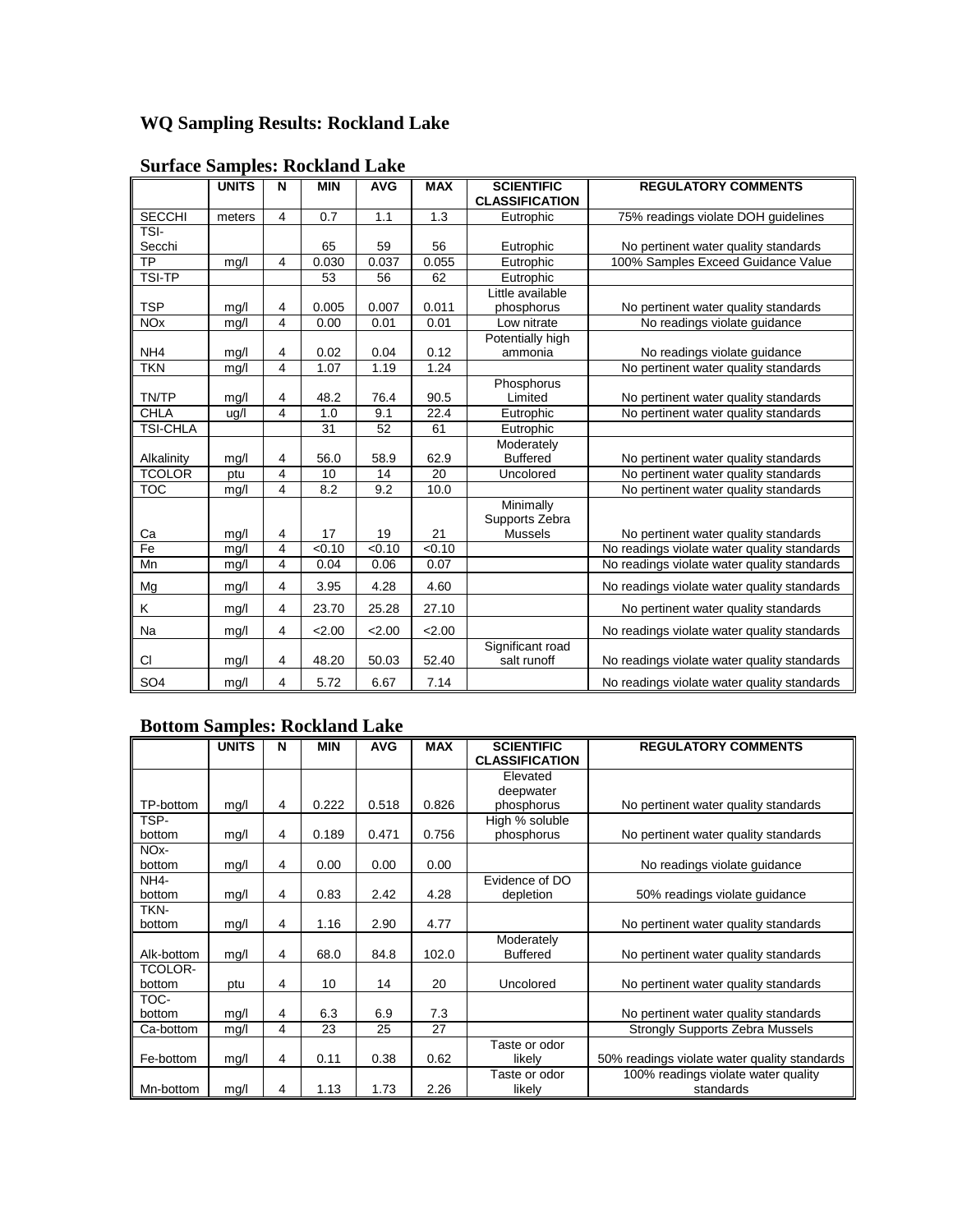|           | <b>UNITS</b> | N | <b>MIN</b> | <b>AVG</b> | <b>MAX</b> | <b>SCIENTIFIC</b><br><b>CLASSIFICATION</b> | <b>REGULATORY COMMENTS</b>                  |
|-----------|--------------|---|------------|------------|------------|--------------------------------------------|---------------------------------------------|
| Mg-bottom | mq/l         | 4 | 4.49       | 4.66       | 4.82       |                                            | No readings violate water quality standards |
| K-bottom  | mq/l         | 4 | 25.60      | 26.65      | 27.40      |                                            |                                             |
| Na-bottom | mq/l         | 4 | $-2.00$    | $-2.00$    | $-2.00$    |                                            | No readings violate water quality standards |
| CI-bottom | mg/l         | 4 | 47.60      | 49.60      | 50.70      |                                            | No readings violate water quality standards |
| SO4-      |              |   |            |            |            | May have rotten                            |                                             |
| bottom    | mg/l         | 4 | 2.53       | 4.07       | 5.62       | egg odor                                   | No readings violate water quality standards |

### **Bottom Samples: Rockland Lake (cont)**

# **Lake Perception: Rockland Lake**

|              | <b>UNITS</b> | N | <b>MIN</b> | <b>AVG</b> | <b>MAX</b> | <b>MOST TYPICAL</b><br><b>ASSESSMENT</b> | <b>REGULATORY COMMENTS</b>           |
|--------------|--------------|---|------------|------------|------------|------------------------------------------|--------------------------------------|
| <b>WQ</b>    | 1-5.1        |   |            |            |            |                                          |                                      |
| Assessment   | best         | 4 |            | 3.75       |            | High Algae Levels                        | No pertinent water quality standards |
| Weed         | $1-5.1$      |   |            |            |            | <b>Plants Visible Below</b>              | No pertinent water quality standards |
| Assessment   | best         | 4 |            | 2.25       | ີ          | Surface                                  |                                      |
| Recreational | $1-5.1$      |   |            |            |            | Substantially                            | No pertinent water quality standards |
| Assessment   | best         | 4 |            | 3.75       |            | Impaired                                 |                                      |

# **The legend for each of the individual lake summaries is as follows:**

| Surface Samples       | $=$ integrated sample collected in the first 2 meters of surface water                 |
|-----------------------|----------------------------------------------------------------------------------------|
| <b>Bottom Samples</b> | $=$ grab sample collected from a depth of appx 1 meter from the lake bottom            |
| N                     | $=$ number of samples                                                                  |
| <b>SECCHI</b>         | $=$ Secchi disk water transparency or clarity - measured in meters (m)                 |
| <b>TSI-SECCHI</b>     | $=$ Trophic State Index calculated from Secchi, $= 60 - 14.41$ <sup>*</sup> ln(Secchi) |

#### **Laboratory Parameters:**

| TP                    | $=$ total phosphorus- milligrams per liter (mg/l)                                    |
|-----------------------|--------------------------------------------------------------------------------------|
|                       | Detection limit = $0.003$ mg/l; NYS Guidance Value = $0.020$ mg/l                    |
| TSI-TP                | = Trophic State Index calculated from TP, = $14.42*ln(TP*1000) + 4.15$               |
| <b>TSP</b>            | $=$ total soluble phosphorus, mg/l                                                   |
|                       | Detection $\lim_{t=0}$ = 0.003 mg/l; no NYS standard or guidance value               |
| <b>NO<sub>x</sub></b> | $=$ nitrate + nitrite nitrogen, mg/l                                                 |
|                       | Detection limit = $0.01$ mg/l; NYS WQ standard = $10$ mg/l                           |
| NH <sub>4</sub>       | $=$ total ammonia, mg/l                                                              |
|                       | Detection limit = $0.01$ mg/l; NYS WQ standard = $2$ mg/l                            |
| <b>TKN</b>            | $=$ total Kjeldahl nitrogen ( $=$ organic nitrogen $+$ ammonia), mg/l                |
|                       | Detection $\lim_{t=0} 0.01$ mg/l; no NYS standard or guidance value                  |
| TN/TP                 | = Nitrogen to Phosphorus ratio (molar ratio), = $(TKN + NOx)*2.2/TP$                 |
|                       | $>$ 30 suggests phosphorus limitation, $<$ 10 suggests nitrogen limitation           |
| <b>CHLA</b>           | = chlorophyll <i>a</i> , micrograms per liter $(\mu g/l)$ or parts per billion (ppb) |
|                       | Detection $\text{limit} = 2 \mu g/l$ ; no NYS standard or guidance value             |
| <b>TSI-CHLA</b>       | = Trophic State Index calculated from CHLA, = $9.81*ln(CHLA) + 30.6$                 |
| <b>ALKALINITY</b>     | $=$ total alkalinity in mg/l as calcium carbonate                                    |
|                       | Detection $\text{limit} = 10 \text{ mg/l}$ ; no NYS standard or guidance value       |
| <b>TCOLOR</b>         | $=$ true (filtered or centrifuged) color, platinum color units (ptu)                 |
|                       | Detection $\text{limit} = 5 \text{ ptu}$ ; no NYS standard or guidance value         |
| <b>TOC</b>            | $=$ total organic carbon, mg/l                                                       |
|                       | Detection $\lim_{t=1}$ mg/l; no NYS standard or guidance value                       |
| Ca                    | $=$ calcium, mg/l                                                                    |
|                       | Detection $\lim_{t=1}$ mg/l; no NYS standard or guidance value                       |
| Fe                    | $=$ iron, mg/l                                                                       |
|                       | Detection limit = $0.1$ mg/l; NYS standard = $0.3$ mg/l                              |